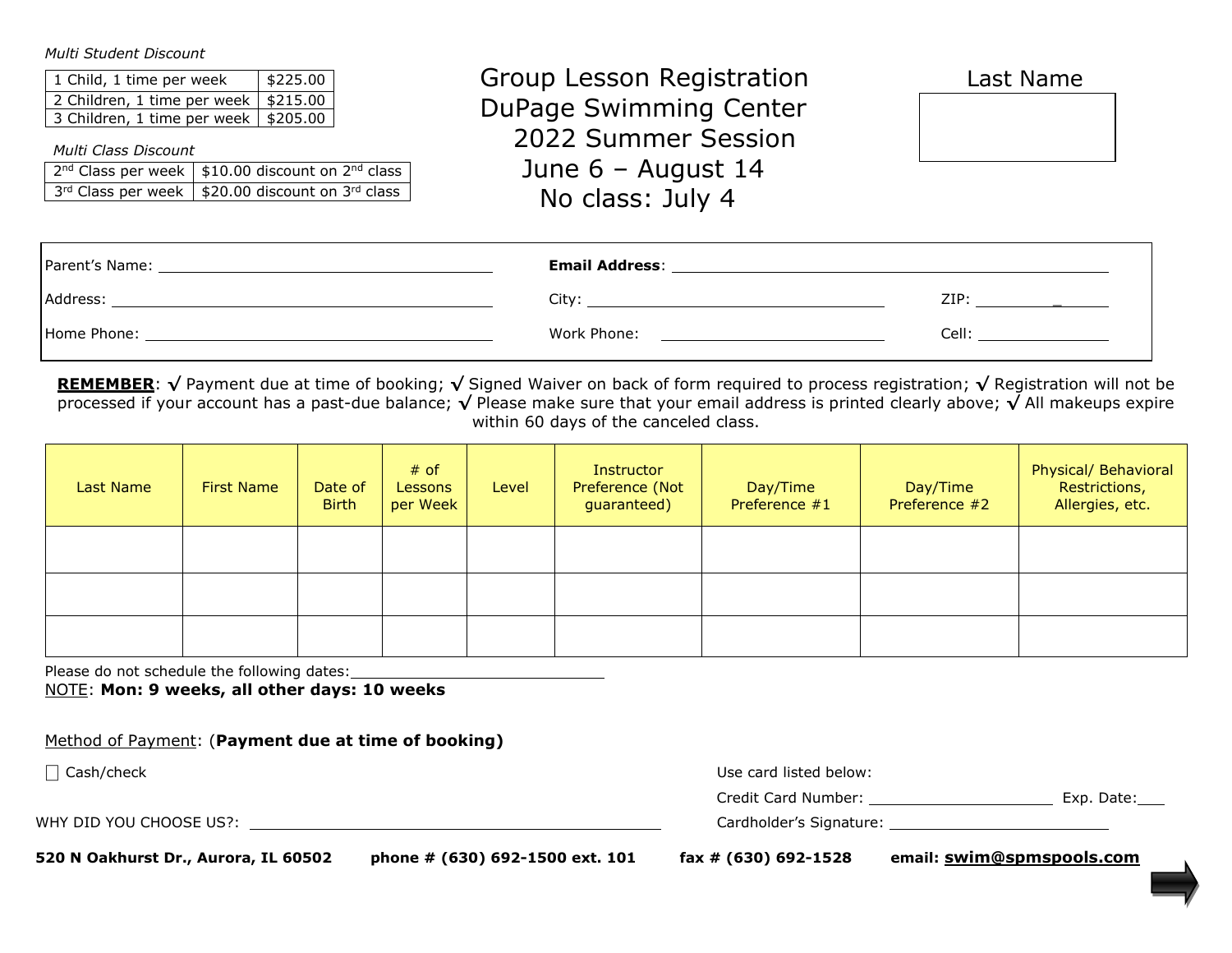# **DuPage DuPage Swimming Center Group Lesson Policies**

| Initial | Effective as of the 2011 Nov/Dec Session, any monetary credit on your account from group or private lessons shall expire one (1) year after date of purchase. It is<br>your responsibility to know when your credits expire.                                                                                             |
|---------|--------------------------------------------------------------------------------------------------------------------------------------------------------------------------------------------------------------------------------------------------------------------------------------------------------------------------|
| Initial | You must fill out a paper registration form for EACH session. If you have credit on your account you will NOT be automatically signed up for the next session.                                                                                                                                                           |
| Initial | There is a \$5 charge for any cancellations or schedule changes made less than 2 hours before your class time. Failure to cancel or show up for class will result in<br>the full class price being charged. Cancellation fees can only be waived with a signed doctor's note indicating the date and reason for absence. |
| Initial | Please note that instructors may miss class due to illness or other reasons. When this occurs, the instructor will be replaced with another instructor (either male or<br>female). As a result, instructors are not 100% guaranteed. Refunds will not be given due to the gender of a substitute instructor.             |
| Initial | There will be a \$50 charge for all refunds. If you request a refund and you have not used all of the lessons in your package, the price of the lessons that you have<br>already taken will revert back to the corresponding lesson price of the appropriate package.                                                    |
| Initial | You must check in with your key tag at the front desk prior to each lesson. If you lose your key tag, you must purchase a new one.                                                                                                                                                                                       |
|         | All makeups must be used within 60 days of the cancelled class. After 60 days, all makeup lessons expire.                                                                                                                                                                                                                |

Initial

#### **Important Information**

 The DuPage Swimming Center ("DSC") is committed to conducting its recreation programs and activities in a safe manner and holds the safety of participants in high regard. DSC continually strives to reduce such risks and insists that all participants follow safety rules and instructions that are designed to protect the participant's safety. However, participants and parents/guardians of minors registering for group swimming lessons must recognize that there is an inherent risk of injury when choosing to participate in recreational activities/programs. You are solely responsible for determining if you or your minor child/ward is/are physically fit and/or skilled for the activities contemplated by this agreement. It is always advisable, especially if the participant is pregnant, disabled in any way or recently suffered an illness, injury or impairment, to consult a physician before undertaking any physical activity.

#### **Warning of Risk**

 Recreational activities/programs are intended to challenge and engage the physical, mental and emotional resources of each participant. Despite careful and proper preparation, instruction, medical advice, conditioning and equipment, there is still a risk of serious injury when participating in any recreational activity/program. Understandably, not all hazards and dangers can be foreseen. As such, participants must understand that certain risks, dangers and injuries due to slipping, falling, poor skill level or conditioning, carelessness, horseplay, unsportsmanlike conduct, premises defects, inadequate or defective equipment, and all other circumstances, inherent to indoor swimming activities/programs exist. Therefore, it must be recognized that it is impossible for DSC to guarantee absolute safety.

### **Waiver and Release of All Claims**

Please read this form carefully and be aware that in registering and participating in swimming lessons, you will be expressly assuming the risk and legal liability and waiving and releasing all claims for injuries, damages or loss which you or your minor child/ward might sustain as a result of participating in any and all activities connected with and associated with said programs/activities.

 I recognize and acknowledge that there are certain risks of physical injury to participants in these programs/activities, and I voluntarily agree to assume the full risk of any and all injuries, damages or loss, regardless of severity that my minor child/ward or I may sustain as a result of said participation. I further agree to waive and relinquish all claims I or my minor child/ward may have (or accrue to me or my child/ward) as a result of participating in these programs/activities against DSC, including its officials, agents, volunteers and employees.

 I do hereby fully release and forever discharge DSC, including its officials, agents, volunteers and employees from any and all claims for injuries, damages, or loss that my minor child/ward or I may have or which may accrue to me or my minor child/ward and arising out of, connected with, or in any way associated with these programs/activities. This release shall be binding upon me and my heirs, legal representatives, and assigns.

I have read and fully understand the above important information, warning of risk, assumption of risk and waiver and release of all claims.

#### **Photo Release**

 I understand that my child/ward or I may be photographed or videotaped while participating in a DSC activity. I give permission for photos and videotapes of my child/ward or myself to be used to promote DSC. Such photos and videotapes will remain the property of the DSC.

## **PARTICIPATION WILL BE DENIED if the signature of parent/guardian and date are not on this waiver. I HAVE READ AND FULLY UNDERSTAND THIS WAIVER AND RELEASE OF ALL CLAIMS ON THIS FORM.**

| Name of Parent/Guardian | Print | Sianed:                                                                                                                                                                                      | Date |
|-------------------------|-------|----------------------------------------------------------------------------------------------------------------------------------------------------------------------------------------------|------|
|                         |       | (A parent/legal quardian must fill out the registration form and sign the waiver for children under 18 years. If you're not the parent, proof of legal quardianship is required in writing.) |      |

Please print the name(s) of Child/Children: